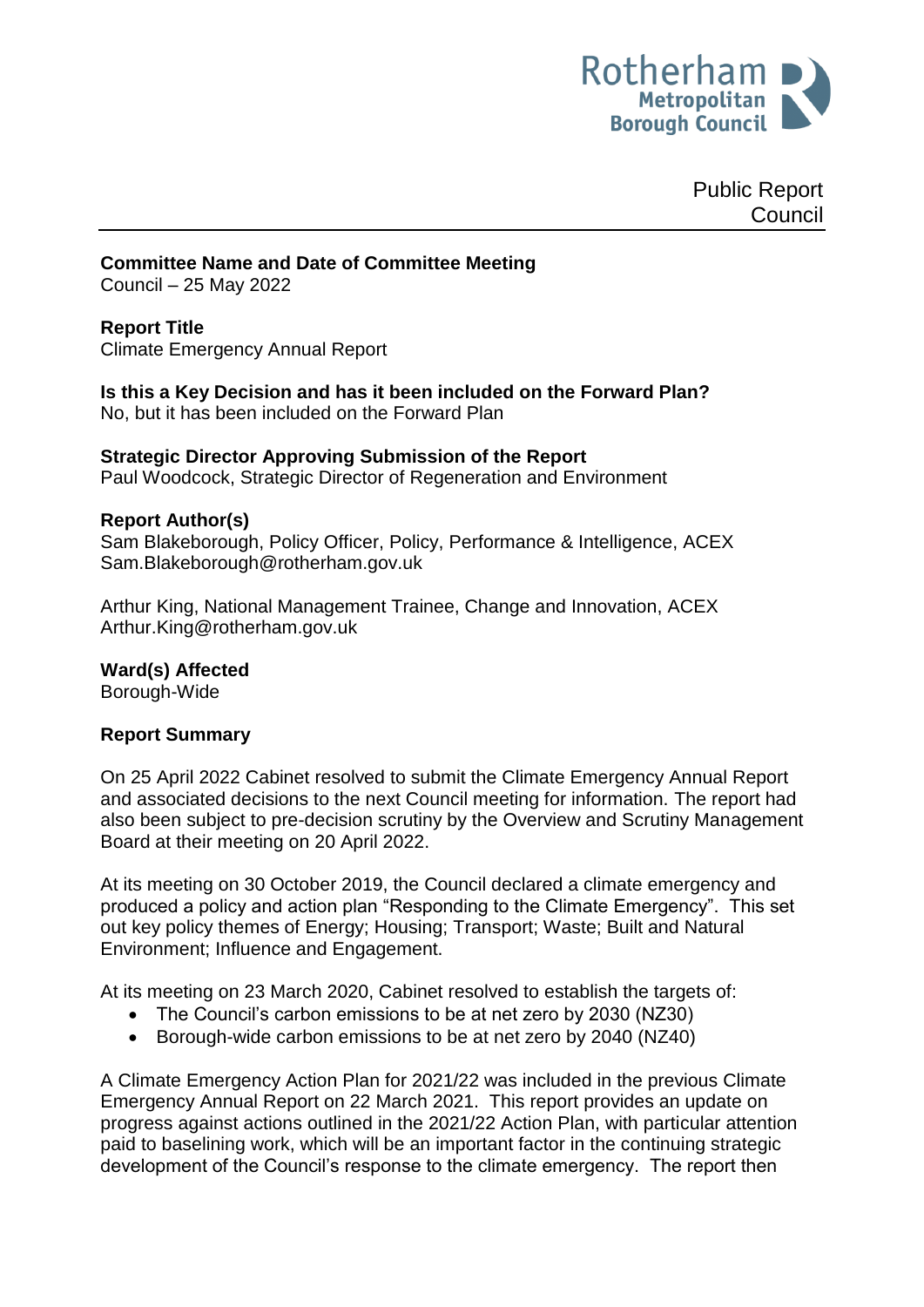outlines next steps on this agenda, particularly the ongoing development of a new Climate Emergency Action Plan.

## **Recommendations**

1. That the Climate Emergency Annual Report be noted.

## **List of Appendices Included**

- Appendix 1 Progress Summary Table
- Appendix 2 Case Study A: The Lanes Retrofit
- Appendix 3 Case Study B: Rotherham to Kilnhurst Flood Alleviation Scheme
- Appendix 4 Part A Initial Equality Screening Analysis
- Appendix 5 Carbon Impact Assessment

## **Background Papers**

Greenhouse Gas Protocol (2014). *Mitigation Goal Standard: An accounting and reporting standard for national and subnational greenhouse gas reduction goals*: [<https://ghgprotocol.org/sites/default/files/standards/Mitigation\\_Goal\\_Standard.pdf.](https://ghgprotocol.org/sites/default/files/standards/Mitigation_Goal_Standard.pdf)>

Rotherham Council (2020). *Responding to the Climate Emergency*. Cabinet 23 March 2020:

<[http://modgov-p](http://modgov-p-db/documents/s125066/Responding%20to%20the%20Climate%20Emergency.pdf)[db/documents/s125066/Responding%20to%20the%20Climate%20Emergency.pdf>](http://modgov-p-db/documents/s125066/Responding%20to%20the%20Climate%20Emergency.pdf)

Rotherham Council (2021). *Climate Emergency Annual Report*. Cabinet 22nd March 2021:

[<http://modgov-p-db/documents/s130298/Report%20-%20Climate%20Change.pdf>](http://modgov-p-db/documents/s130298/Report%20-%20Climate%20Change.pdf)

# **Consideration by any other Council Committee, Scrutiny or Advisory Panel**

Cabinet – 25 April 2022 Overview and Scrutiny Management Board – 20 April 2022

**Council Approval Required**

Yes

**Exempt from the Press and Public** No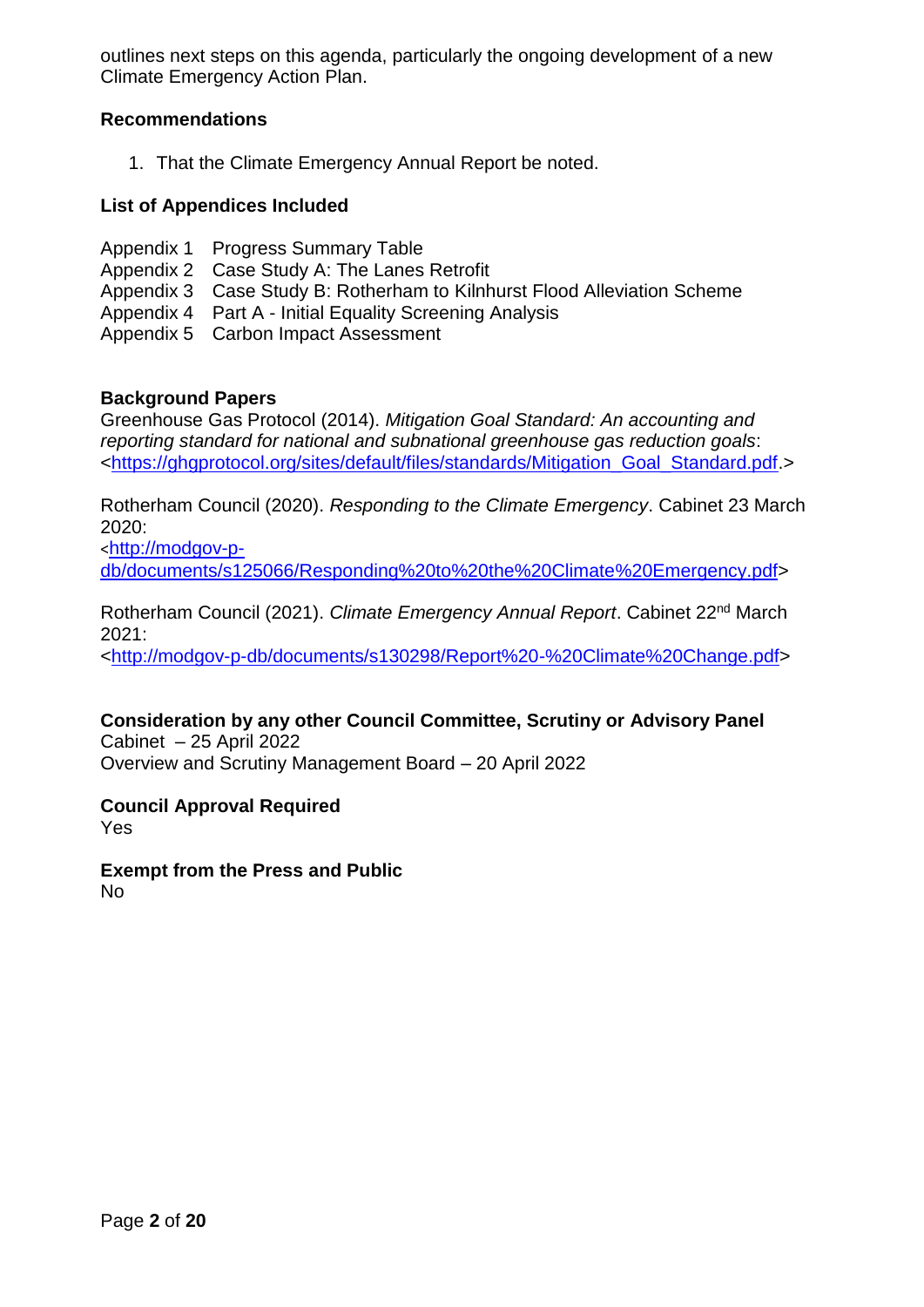## **Climate Emergency Annual Report**

## **1. Background**

- 1.1 At its meeting on 30 October 2019, the Council declared a Climate Emergency. The subsequent Cabinet report of 23 March 2020, *Responding to the Climate Emergency*, outlined two overarching goals which were accepted as a basis for action:
	- The Council's carbon emissions to be net zero by 2030 (NZ30).
	- Rotherham-wide carbon emissions to be net zero by 2040 (NZ40).
- 1.2 The 2020 Cabinet report *Responding to the Climate Emergency* included a Policy Statement, which identified the following themes as a framework for action:
	- Energy.
	- Transport.
	- Housing.
	- Waste.
	- Built & Natural Environment.
	- Influence & Engagement.
- 1.3 The first Climate Emergency Annual Report was submitted to Cabinet on 22 March 2021. This report included an account of actions that had been taken to reduce emissions from Council assets, operations, and services and to reduce emissions across the Borough of Rotherham. The report included a Climate Emergency Action Plan for 2021/22, which laid out actions corresponding to the above themes, as well as a set of "overarching activities," which included the development of a carbon emissions baseline and the introduction of carbon impact assessments for all Cabinet reports.
- 1.4 Climate Emergency UK has produced a set of scorecards for local authorities' Climate Action Plans, in partnership with Friends of the Earth, Centre for Alternative Technology, Ashden and APSE Energy. While these scorecards evaluate planned actions, rather than actions completed, it is positive that the Council's Climate Emergency Action Plan scored 51%. This is above the national average (50%) and is the highest score achieved by a local authority in South Yorkshire.
- 1.5 The Climate Emergency Annual Report had been presented to and discussed by Cabinet at the meeting held on 25 April 2022. During the meeting it was resolved:

That Cabinet:

- 1. Note the progress to date towards the NZ30 and NZ40 targets.
- 2. Note the progress against the actions from the 2021/22 Climate Emergency Action Plan.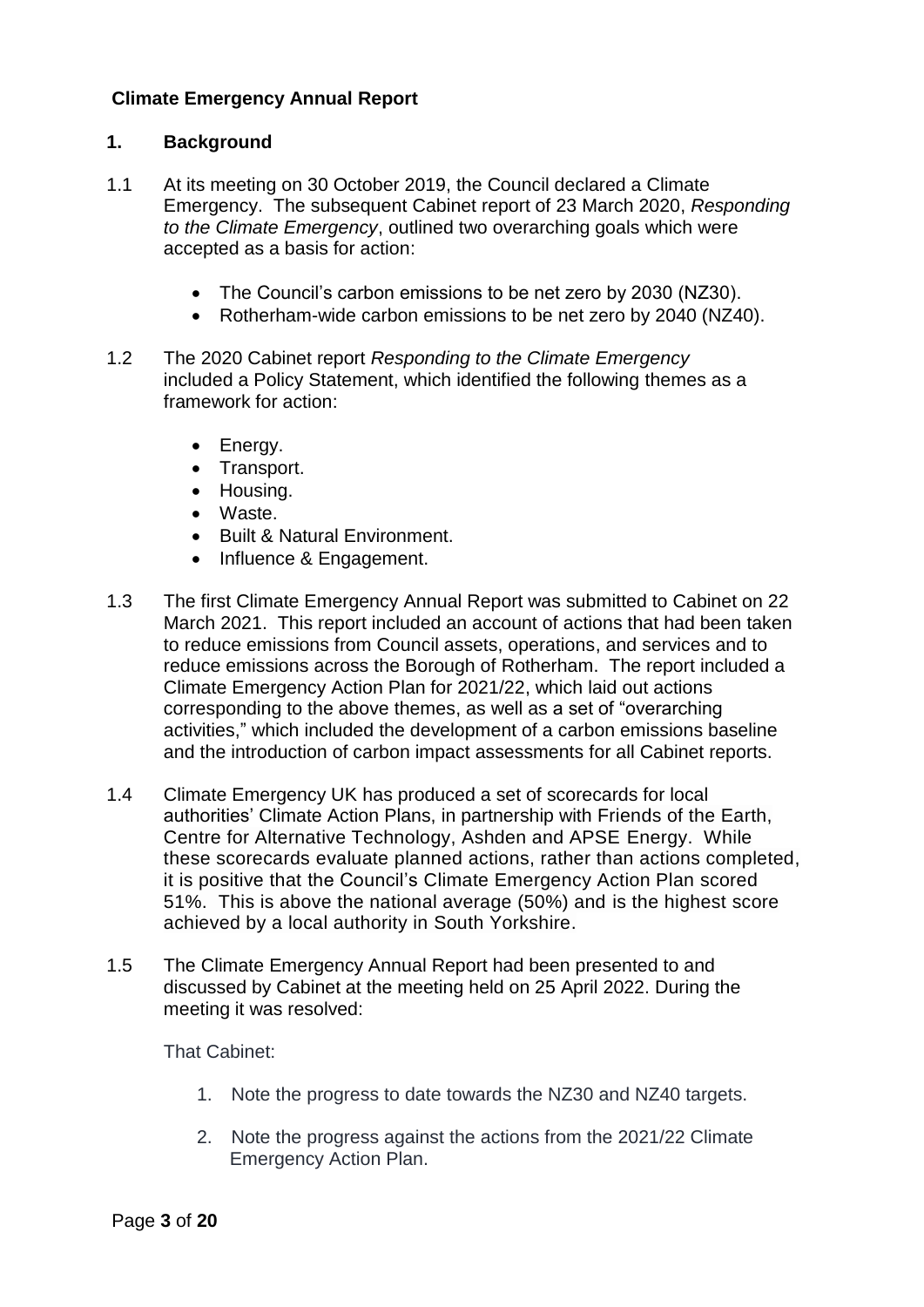- 3. Agree the approach laid out for continued development of the Council's response to the Climate Emergency, including an updated Action Plan in 2022.
- 4. Agree that the Climate Emergency Annual Report be submitted to the next Council meeting for information.
- 5. Agree that developments related to the Environment Bill and the subsequent impact on the waste and recycling strategies be submitted to the Improving Places Select Commission in due course.

## **2. Key Issues**

- 2.1 This report sets out progress to date against the 2021/22 Climate Emergency Action Plan. Particular attention is paid to the development of a carbon emissions baseline, which represents an important evidence base for strategic development of the Council's climate change agenda. The report goes on to outline next steps, particularly the ongoing development of a refreshed Climate Emergency Action Plan, which will be developed once the new Climate Emergency Delivery Team is established.
- 2.2 The 2021/22 Climate Emergency Action Plan was structured around strategic themes, as follows:
	- **Energy**  the energy used by Council assets, operations and services, including energy used by contractors.
	- **Housing** emissions from domestic energy usage, whether from social housing or privately-owned housing.
	- **Transport** includes emissions from the Council's fleet vehicles and "grey fleet", as well as from public and private transport use across the Borough.
	- **Waste** the Council works with other local authorities through the South Yorkshire Waste Strategy, to extend sustainable waste processing and to reduce the amount of waste.
	- **Built and natural environment** incorporates carbon emissions from construction and development and the urban environment, as well as carbon sequestration through green infrastructure.
	- **Influence** & **Engagement** most emissions from Rotherham are not related to Council activities: therefore, to have a meaningful impact on Borough-wide emissions, the Council must work alongside local residents, communities and organisations, as well as national government.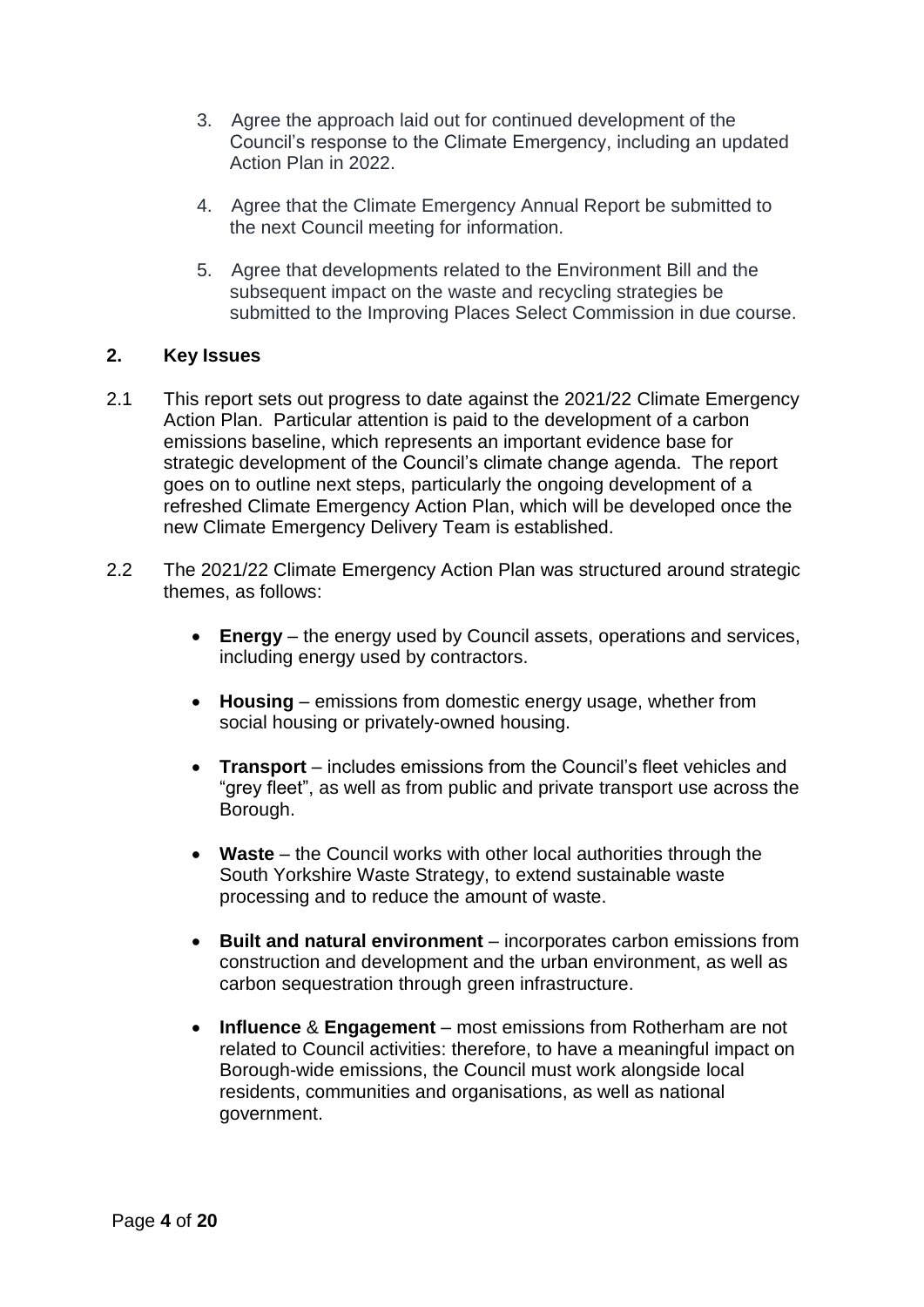## 2.3 *Progress to date*

## 2.4 *Theme: Overarching activity*

#### 2.5 *Action: Continue to develop baseline data*

- 2.6 As of 1 November 2021, a Climate Change Data Analysis Officer has been recruited to the Council, to support the development of carbon emissions baselines for the Council's own assets, operations and services (NZ30) and for the Borough of Rotherham (NZ40). The Data Analysis Officer role will also support the development of emissions monitoring and the projection of carbon emissions reduction pathways.
- 2.7 A carbon emissions baseline is an inventory of emissions which are produced over a specified timeframe. Two separate baselines have been produced in this case, corresponding to the Council's two net zero goals. Guidance in the Greenhouse Gas Protocol's Mitigation Goal Standard identifies baselining as a key step in developing evidence-based strategy and actions towards emission reduction. A carbon emissions baseline will allow the Council to:
	- 1. Establish the scale of current carbon emissions across a range of sectors and subsectors.
	- 2. Create scenario-based projection models to test the effectiveness of proposed projects, plans and strategies to mitigate climate change.
	- 3. Provide a reference point, against which the Council's data analysts can measure changes in emissions resulting from a project, plan or strategy.
	- 4. Create a 'road map' towards NZ30 and NZ40 targets.
- 2.8 The baseline used in this report covers the year 2018/19. This reporting year was chosen as the most recent period with sufficient data coverage, prior to the SARS-CoV-2 pandemic. Data collected over lockdown periods can be considered anomalous due to temporary laws, regulations and behavioural changes, which had an impact on emissions. For example, during the first national lockdown, there was a decrease in carbon emissions from transport across the Borough. Emissions data from these periods would therefore not be appropriate for baselining.
- 2.9 In the Council's NZ30 and NZ40 Baselines, carbon emissions are measured in tons of carbon dioxide equivalent (tCO2e) and kilotons of carbon dioxide equivalent (ktCO2e).
- 2.10 NZ30 2018/19 Baseline:

The carbon emissions included in the Council's NZ30 target and baseline are shown in the following table: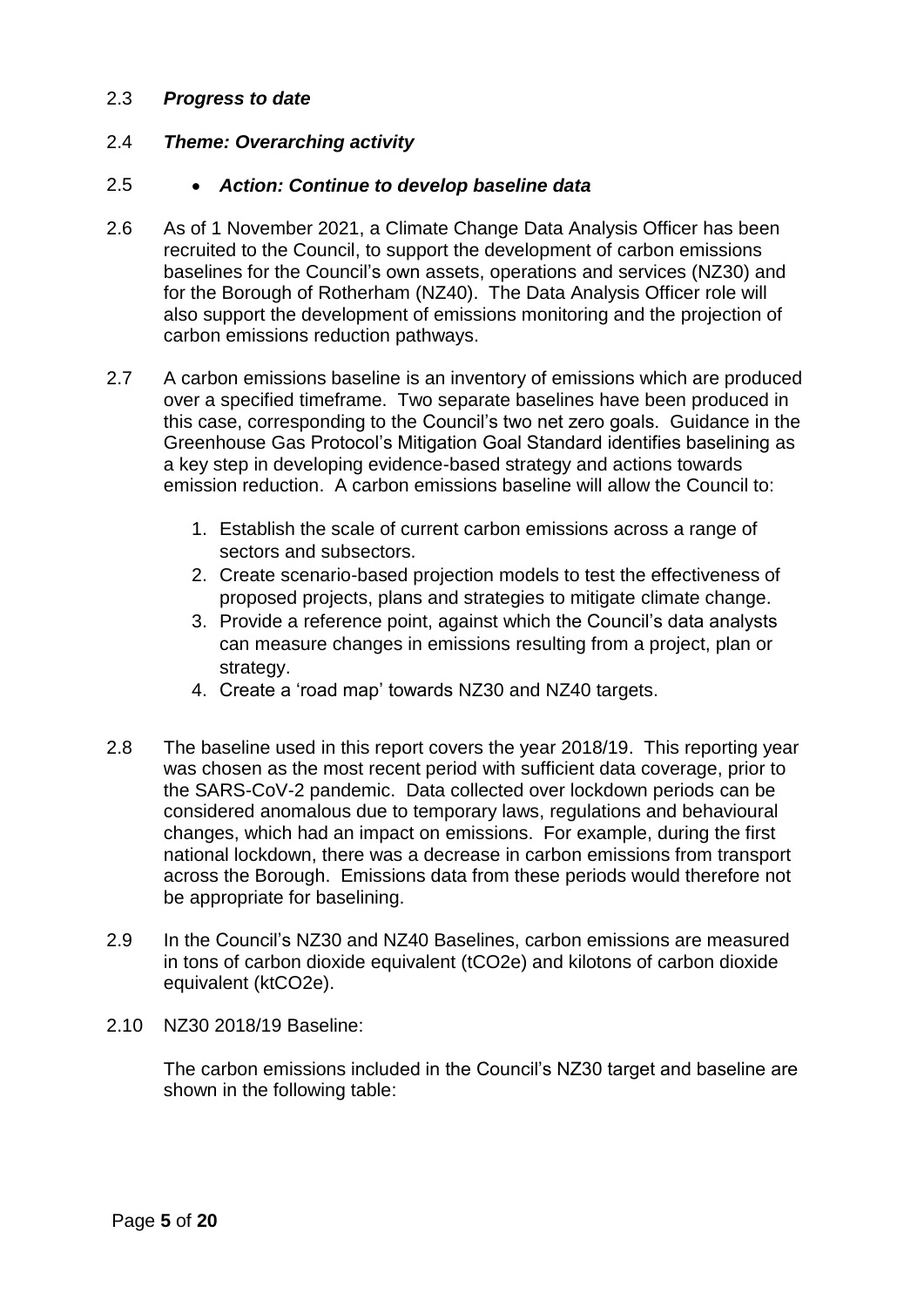| <b>Scope</b>          | <b>Definition</b><br><b>Examples</b>                                                                                                                                                                                                                                                                                                        |                                                                                                                                                                           | <b>Target</b> |
|-----------------------|---------------------------------------------------------------------------------------------------------------------------------------------------------------------------------------------------------------------------------------------------------------------------------------------------------------------------------------------|---------------------------------------------------------------------------------------------------------------------------------------------------------------------------|---------------|
| Scope<br>$\mathbf{1}$ | Carbon emissions from<br>sources that directly burn<br>fossil fuels, such as gas<br>boilers and combustion<br>engines.                                                                                                                                                                                                                      | Heating of RMBC owned and managed<br>assets (e.g. offices and libraries).<br>RMBC's fleet emissions.                                                                      |               |
| Scope<br>2            | Carbon Emissions from<br>electricity use.                                                                                                                                                                                                                                                                                                   | Electricity from RMBC owned and<br>managed assets (e.g. offices and<br>libraries).<br>Electric vehicles and their charging points.<br>Streetlighting and traffic signals. | NZ30          |
| Scope<br>3            | Carbon emissions from<br>RMBC council housing and third party<br>sources that the Council<br>occupied buildings.<br>does not directly control,<br>but over which it has<br>RMBC supply chain & procured services.<br>some responsibility or<br>influence.<br>RMBC waste management.<br>Staff commuter journeys and 'grey fleet'<br>mileage. |                                                                                                                                                                           | NZ40          |

Scope 1 & 2 emissions from Council assets, operations and services are those considered under the NZ30 target and baseline. Scope 3 emissions are not considered under the NZ30, as they are outside the Council's direct control: instead, they are considered under the NZ40 target for carbon emissions across the Borough of Rotherham. Two exceptions can be made:

- Council policies can set expectations relating to 'grey fleet' mileage.
- Whether emissions from the Council's contractors can be accounted for and whether these can be influenced by the Council will be reviewed, to determine if these should be included in the NZ30 baseline. For now, these are included under NZ40 emissions.

The following chart demonstrates internally held data used to construct the Council's NZ30 baseline for 2018/19 across several operational areas. For simplicity, despite being defined as Scope 3 emissions, emissions from 'grey fleet' mileage have been included under general fleet emissions. The 2018/19 baseline, covering Scope 1 & 2 emissions and 'grey fleet' emissions, puts the Council's total annual carbon emissions at 9,590 tCO2e.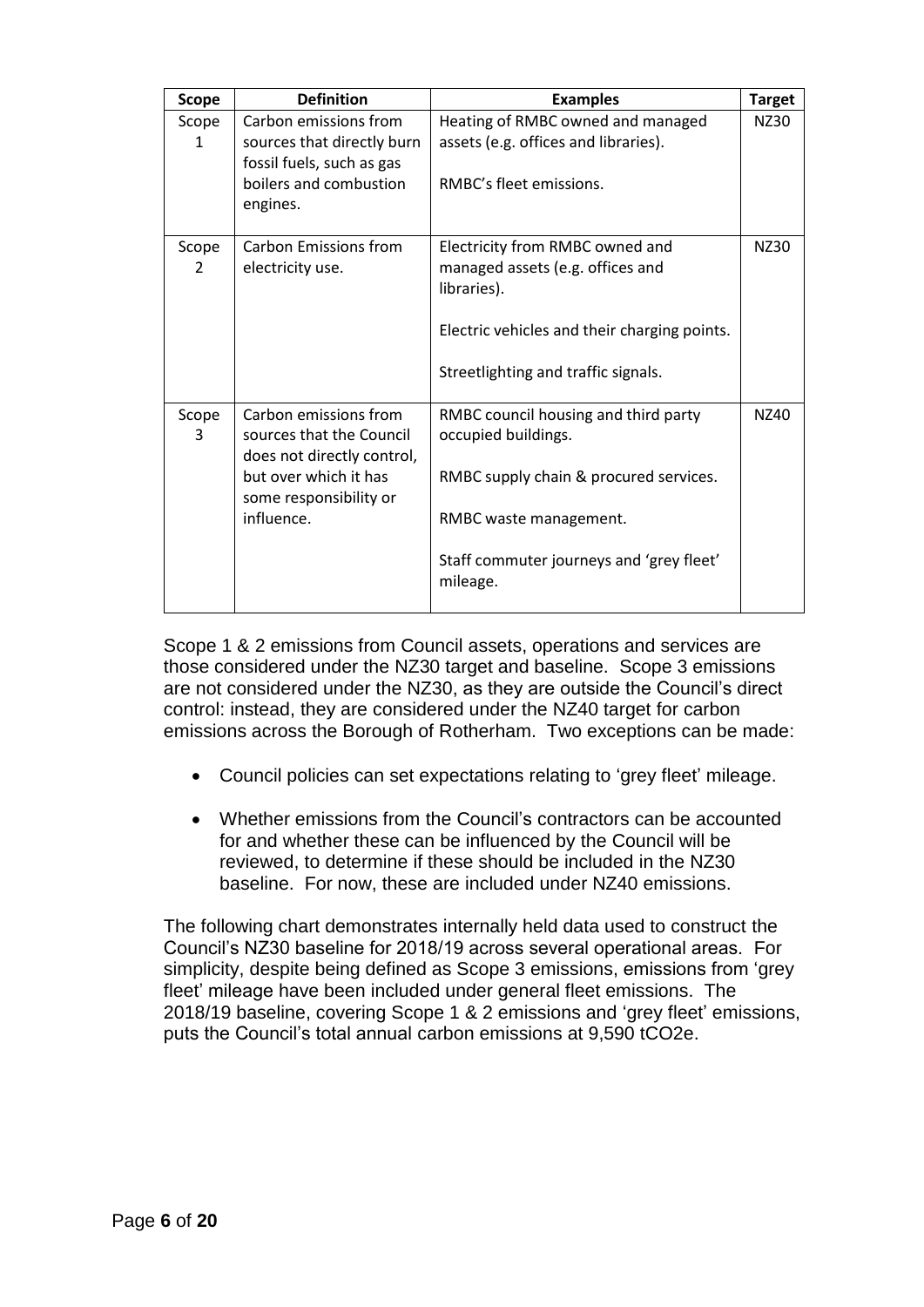#### Scope 1 & 2 Emissions (tCO2e) by Council Operation



## 2.11 **NZ40 2018/19 Baseline:**

Carbon emissions included in the Borough-wide NZ40 target and baseline are shown in the following table:

| <b>Scope</b> | <b>Definition</b>                                                         | <b>Examples</b>                                                                                  | <b>Target</b> |
|--------------|---------------------------------------------------------------------------|--------------------------------------------------------------------------------------------------|---------------|
| Scope        | CO2 emissions from                                                        | Domestic, industrial, commercial and                                                             | NZ40          |
| 1            | sources located<br>within the Borough                                     | public sector gas                                                                                |               |
|              | boundary.                                                                 | Transport within the Borough                                                                     |               |
|              |                                                                           | Emissions from waste treated within the<br>Borough boundary                                      |               |
|              |                                                                           | Emissions from agricultural, other land-<br>use and land-use-change<br><b>Fugitive Emissions</b> |               |
|              |                                                                           | Emissions from industrial process within<br>the Borough                                          |               |
| Scope<br>2   | CO <sub>2</sub> emissions<br>occurring because of<br>supplied electricity | Domestic, industrial, commercial and<br>public sector electricity                                | <b>NZ40</b>   |
|              | within the Borough<br>boundary.                                           | Electric vehicle charging emissions                                                              |               |
| Scope        | All other CO2                                                             | Transmission and distribution losses                                                             |               |
| 3            | emissions that occur<br>outside the                                       | from the use of grid supplied energy                                                             |               |
|              | Borough's boundary,                                                       | Emissions from the portion of trans-                                                             |               |
|              | due to activities<br>within the boundary.                                 | boundary journeys occurring outside the<br>Borough, and transmission and                         |               |
|              |                                                                           | distribution losses from grid-supplied<br>energy for electric vehicle use                        |               |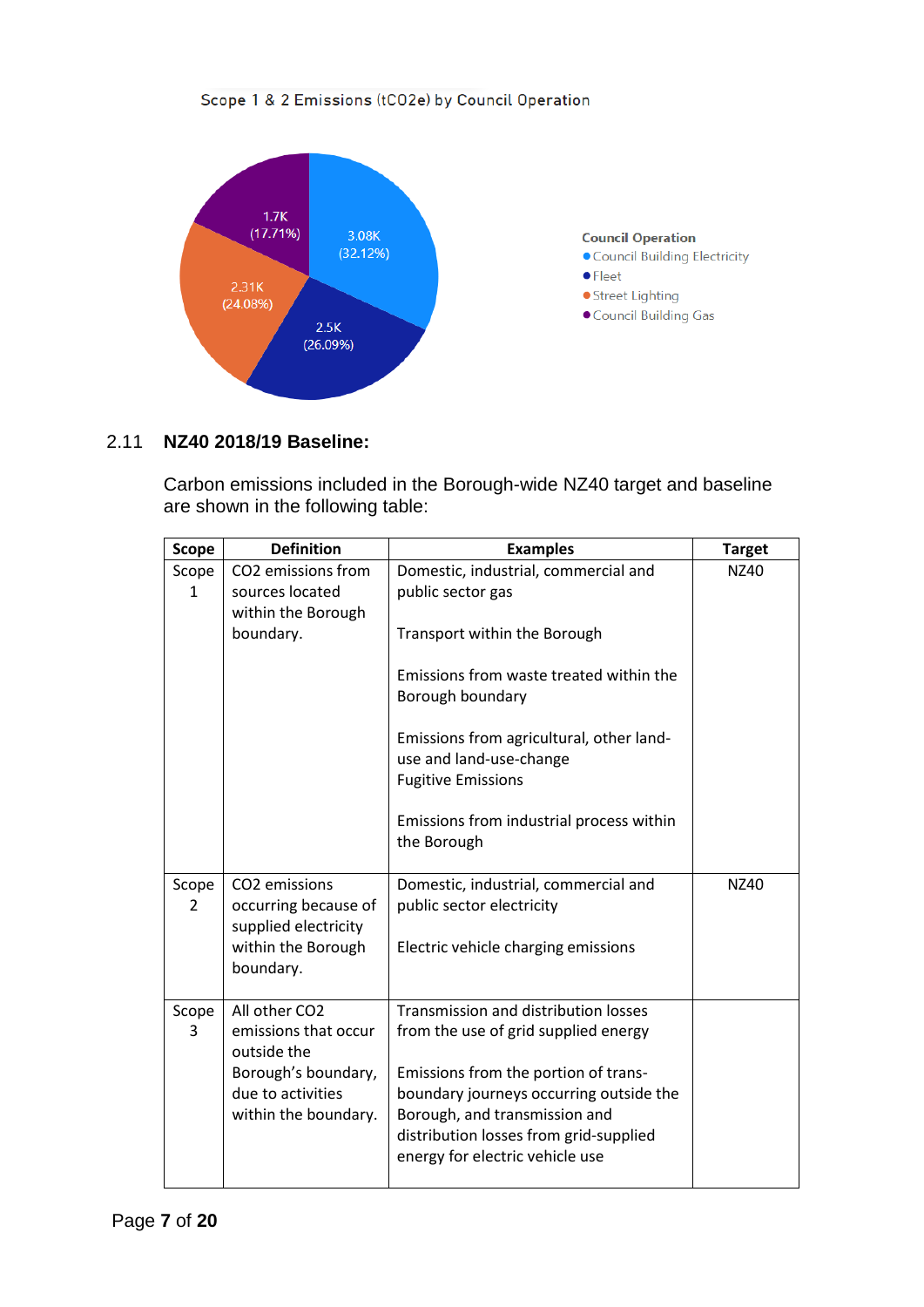| Aviation                                                                                     |  |
|----------------------------------------------------------------------------------------------|--|
| Emissions from waste generated by the<br>Borough but treated outside its<br>boundary         |  |
| Emissions from the production of goods<br>consumed in the Borough but produced<br>elsewhere. |  |

Regarding the NZ40 target and baseline, Scope 3 emissions are those that relate to Rotherham or its residents but occur outside of Rotherham's geographic boundary. As it is so difficult to accurately measure or meaningfully influence such Scope 3 emissions, they are excluded from the NZ40 target and baseline.

The following chart shows Scope 1 & 2 emissions across thematic areas during the baseline year, using data from the Department for Business, Energy and Industrial Strategy's (BEIS) greenhouse gas emissions inventory and the SCATTER emissions tool. This comes to a total of 1,611 ktCO2e.



Scope 1 & 2 Carbon Emissions (ktCO2e) by Thematic Area

- 2.12 Baseline development will continue through the following steps:
	- 1. Conduct uncertainty and sensitivity analysis on current baseline models to ensure that reporting procedures and carbon emission estimations are as accurate as possible.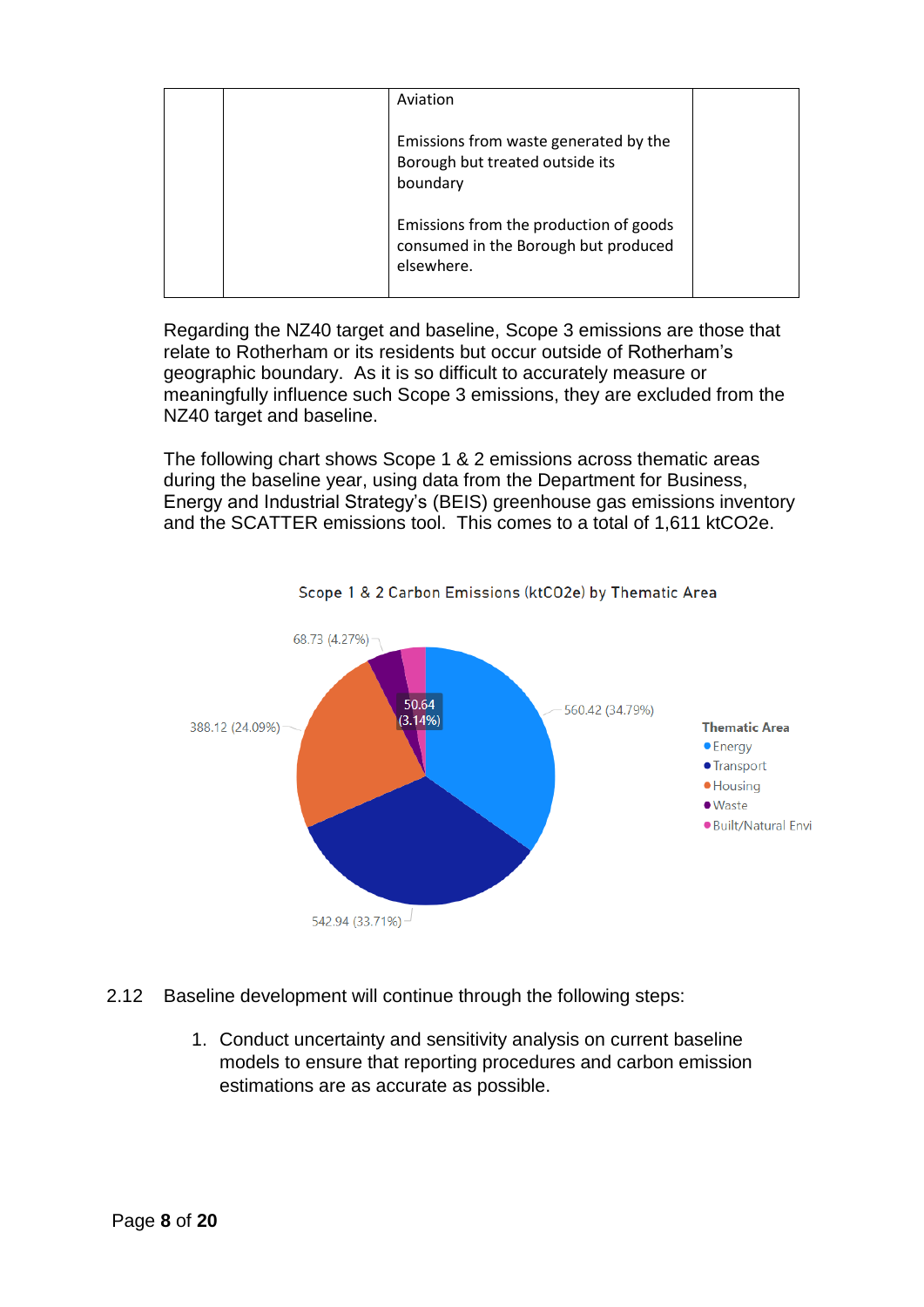- 2. Use baseline data to create projections, mapping a series of scenariobased outcomes to establish a feasible pathway to NZ30 and NZ40 targets.
- 3. Work with cross-departmental services to utilise scenario-based projection models to test potential effectiveness of proposed future strategies.
- 4. Work with climate leads to ensure that annual reporting strategies are in place to measure the success of implemented strategies.
- 5. Annually review and report carbon emissions productivity, reviewing and amending projections where necessary.

# 2.13 *Action: Introduce carbon impact assessments for all Cabinet reports*

2.14 It is now standard practice for all Cabinet reports to include a carbon impact assessment. This is seen as an important step in order to assess and understand the carbon emissions impacts of Council decisions. However, carbon emissions data are not sufficiently available across all Council services, for the impacts of all decisions to be fully understood. Data and information on emissions is being developed, which will support consistent detail across impact assessments. Impact assessments may also be improved through climate change awareness training, to ensure emissions considerations are embedded across Council services.

## 2.15 *Action: Deliver carbon literacy and energy awareness training for Council staff*

2.16 In the Climate Emergency Action Plan 2021/22, this key action was included under the Energy theme, as energy awareness training for Council staff. Briefings have been delivered to officers responsible for writing carbon impact assessments. Further training will continue to be rolled out over 2022, to support Council officers in developing carbon impact assessments.

# 2.17 *Theme: Energy*

## 2.18 *Action: Develop a site decarbonisation plan and implement energy efficiency upgrades*

2.19 The Council has reduced energy consumption and CO2 emissions in its operational buildings year on year since 2014/15: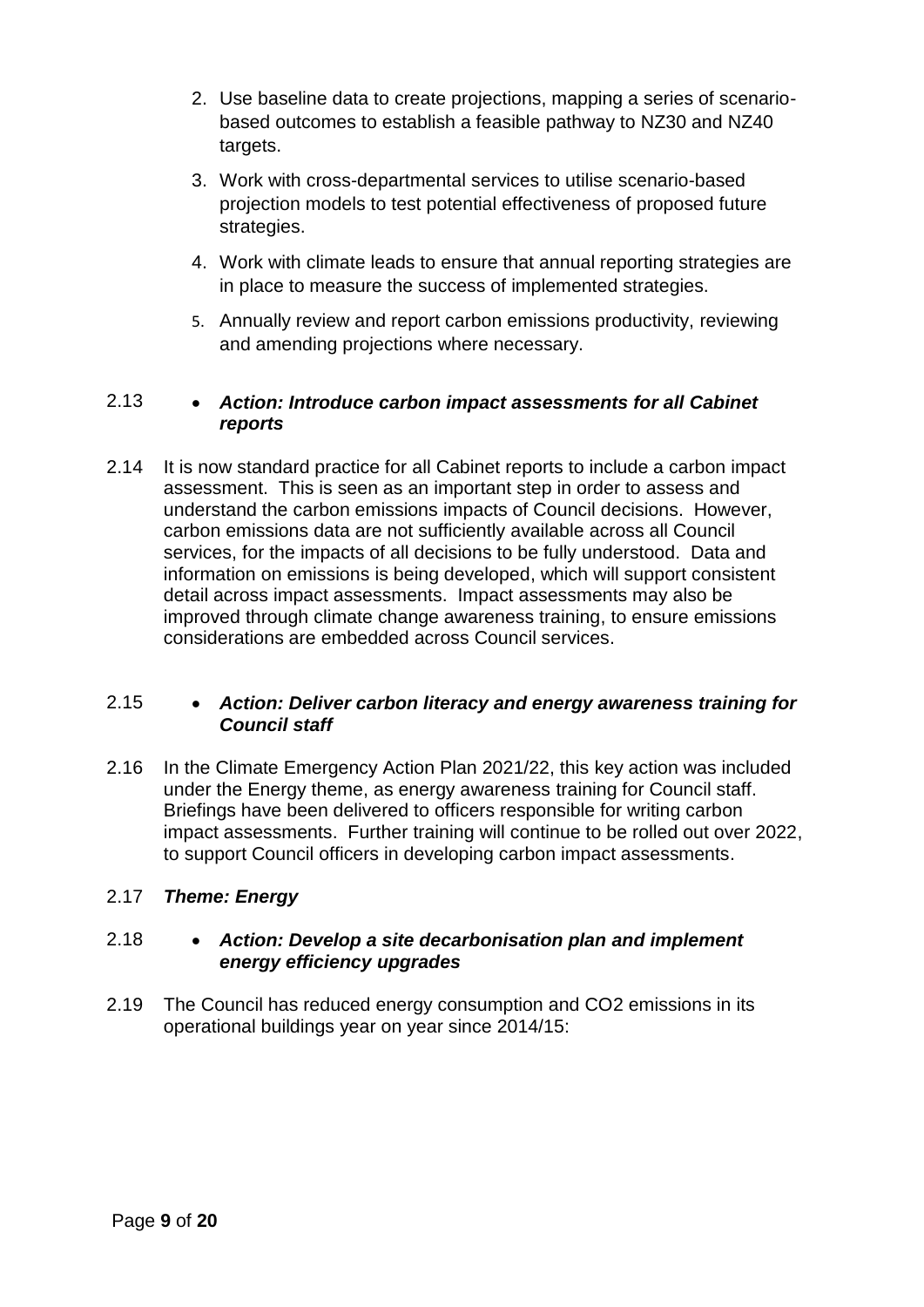|           | <b>Annual CO2</b> | %         |
|-----------|-------------------|-----------|
|           | Emissions (tons)  | Reduction |
| 2014/2015 | 14,589            | ი         |
| 2015/2016 | 12,796            | 14.01%    |
| 2016/2017 | 10,896            | 17.44%    |
| 2017/2018 | 9,047             | 20.44%    |
| 2018/2019 | 7,005             | 29.15%    |
| 2019/2020 | 6,003             | 16.69%    |
| 2020/2021 | 5,034             | 19.25%    |

There has been a total carbon emissions reduction of 65.49%, since 2014/15.

- 2.20 Phase 1 of the Heat Decarbonisation Plan (HDP), covering 43 of the highest energy consuming operational buildings, has been developed. A capital proposal for £6.4 million has been approved as part of the Council budget setting for 2022/23. Projected carbon emissions reductions from Phase 1 HDP are from 3,716 tCO2e in 2019, to 806 tCO2e in 2030: a reduction of 78%. Work is ongoing to extend the HDP to cover all operational buildings, with more than 40 smaller buildings to be decarbonised in Phase 2. Further technical site-specific decarbonisation reports have been completed or arranged in preparation for future funding opportunities, especially from the Public Sector Decarbonisation Scheme.
- 2.21 Additionally, a £1 million proof of concept renewable energy project is underway and officers are assessing sites to identify one suitable for a solar farm. The system size will be approximately 1000kWp (1000kW peak generating capacity) of photovoltaic panels. For comparison, the system on the roof of Riverside House has a generating capacity of 61kWp: the proof of concept project will be 18 times larger and will cover the area of two and a half football pitches. A facility of this type is expected to have an output of 1,120,000kWh and would save carbon emissions of the order of 240 tCO2e, compared with using grid electricity.

## 2.22 *Action: Continue to support the private sector led development of Templeborough biomass heat network*

2.23 The Climate Emergency Annual Report 2021 noted that Government investment amounting to £8.4m had been secured for the heat network development. The report also noted that the owners of the plant had withdrawn their investment of an additional £8 million. Alternative private sector investors ended their involvement with the scheme in July 2021. Engagement has begun with another potential investor, introduced to the Council by BEIS in December 2021.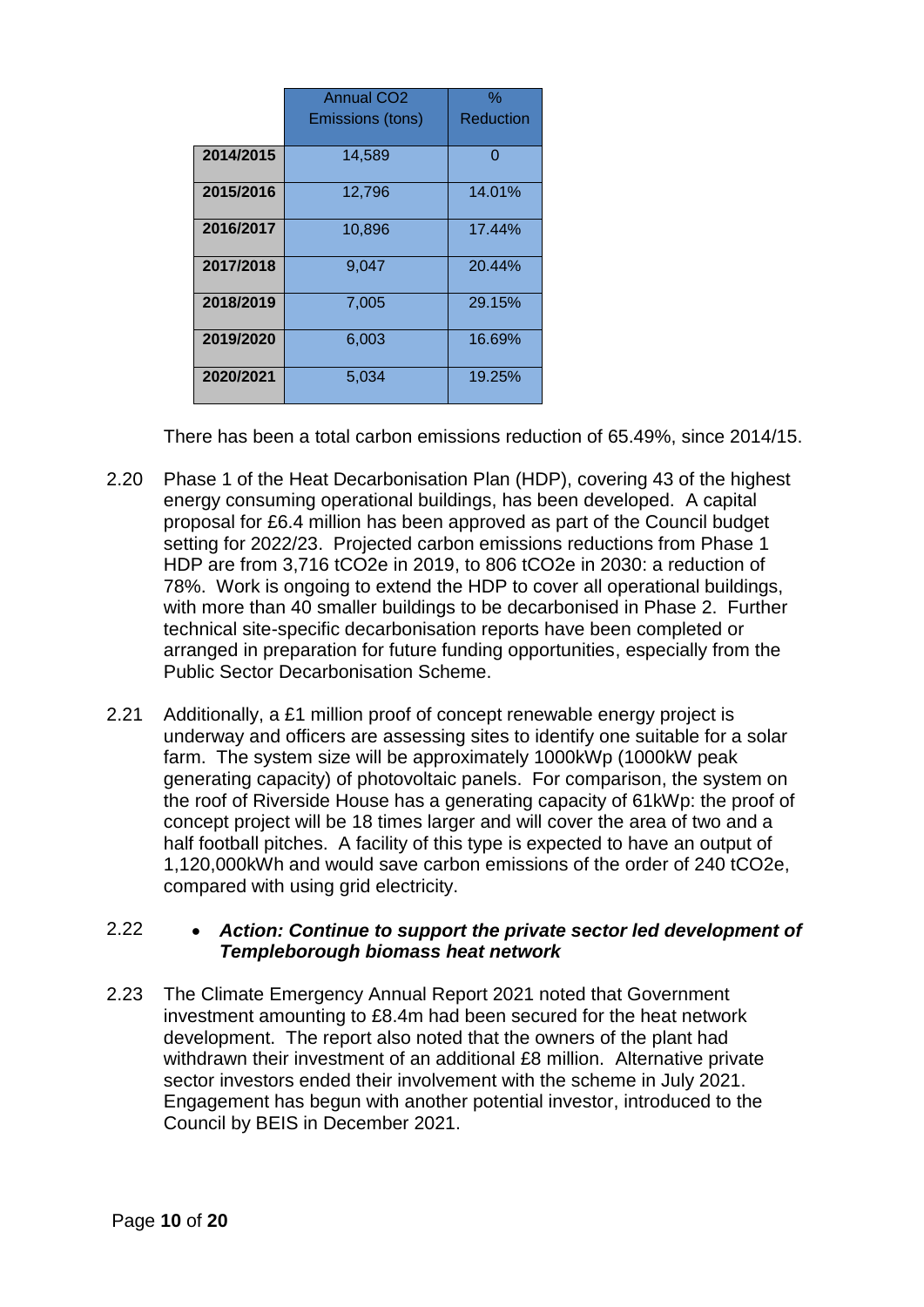## 2.24 *Theme: Housing*

## 2.25 *Action: Delivery of schemes under Local Authority Delivery (LAD) scheme funding*

- 2.26 Energy performance upgrades have been delivered to 217 homes in The Lanes, East Dene. The works were completed in September 2021, after just six months. Retrofitted triple glazing, external doors, insulation, and energy efficient boilers have saved an estimated £320 (33%) from energy bills and 1.5 tCO2e (37%) of carbon emissions, per household, per year. Emissions from homes at The Lanes are now 22% less than the Borough average, due to this project.
- 2.27 £4.2m was invested in the project, including £1.14m funding from the Government's Green Homes Grant Local Authority Delivery (LAD) scheme, Phase 1B. The Council submitted a further bid for funding, under a third phase of the scheme (LAD 3) for Private Sector housing, but this was unsuccessful. Feedback received will support development of bids in future funding rounds.

## 2.28 *Action: Develop a "road map" to zero carbon for Council housing*

- 2.29 Last year the Housing Service acquired access to Parity Projects software, a sophisticated carbon reduction asset management tool that helps landlords to plan and programme future carbon reduction measures and the impact and estimated costs across housing stock. The software is supporting the development of a road map to zero carbon council housing, the types of interventions required and the associated costs.
- 2.30 A road map to zero carbon for Council housing is being developed this year. It will require an estimated £585m to achieve net zero carbon emissions in Council Housing: the road map will plan and guide future stock investment, external funding bids, set targets and measure progress. It will also set out a strategic approach, including how best to move away from gas heating and benefit from funding available for carbon emissions reduction. As well as defining a work programme, the action plan will set out how the Council can help the local economy gear up for the work and, in doing so, address supply chain challenges and skill shortages in the local labour market.

## 2.31 *Action: Establish energy efficiency specifications for new Council homes*

- 2.32 Housing specifications are being developed as part of a scheme to develop a total of 36 properties on two sites in Eastwood, with Local Partnerships. Local Partnerships have provided comparable detailed specifications, to allow the Council to assess the difference between 'zero carbon' and 'zero carbon ready'.
- 2.33 Two sites in Thrybergh will be developed, in partnership with one of the Council's repairs and maintenance contractors. This will deliver four properties as zero-carbon demonstrators, to explore implications of zero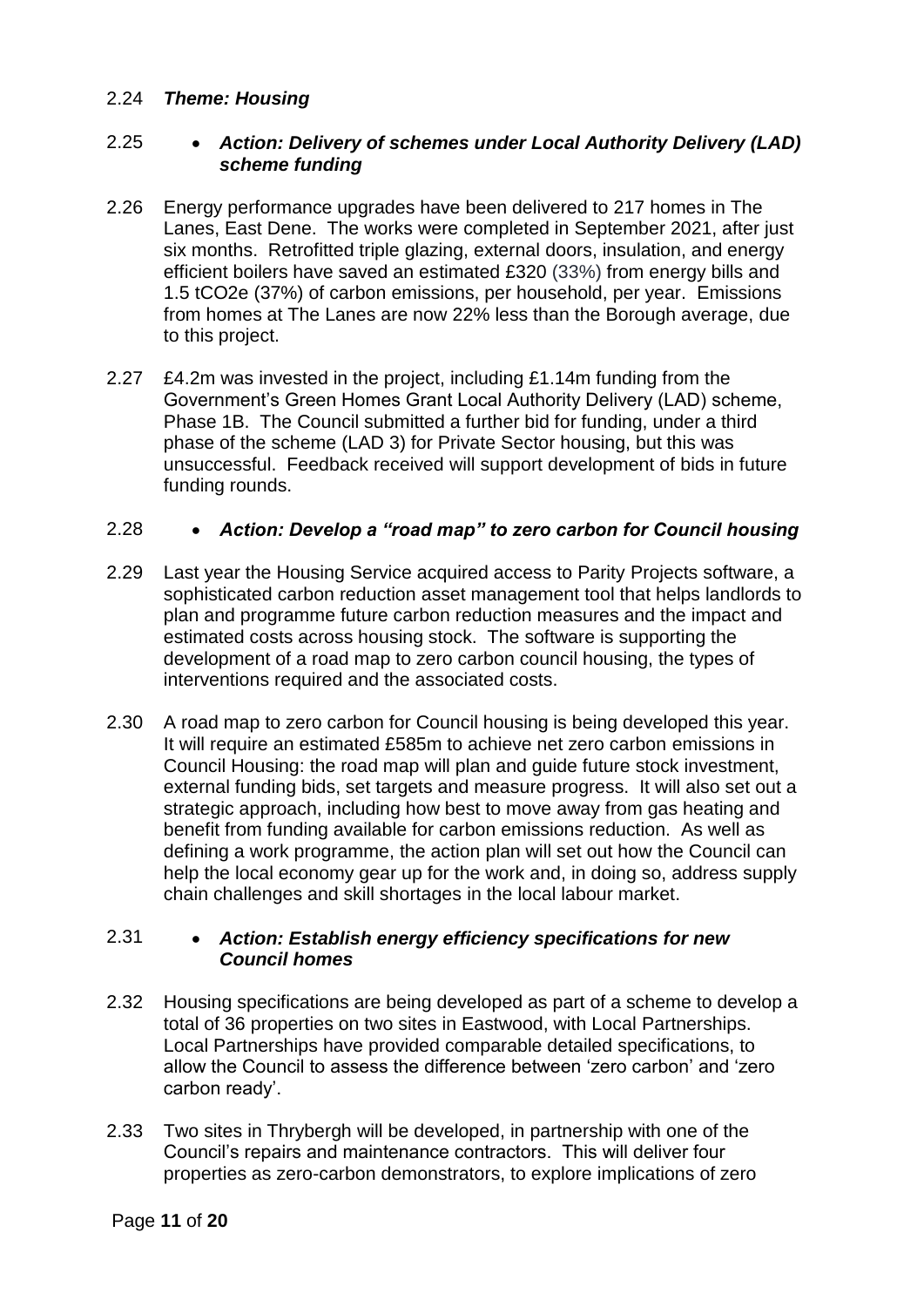carbon delivery. Both these schemes will be used to develop specifications, to inform the forward programme.

# 2.34 *Action: Development of a Community Energy Support Scheme*

- 2.35 The Community Energy Support Scheme was launched on 1<sup>st</sup> March 2021. The scheme is intended to provide support for Rotherham residents to reduce energy costs, improve energy efficiency and access future Government grants. Due to the energy price crisis, consumers have been recommended not to switch suppliers. Assistance provided to residents has therefore focussed on energy efficiency, to reduce consumption through direct advice and support and by identifying funding opportunities.
- 2.36 Several other support and advice services exist alongside the Community Energy Support Scheme, including the housing service's Financial Inclusion support offer and the Rotherham Federation's Energy Knowhow scheme. A toolkit was provided to Members in 2021, following a presentation to the Improving Places Select Commission on housing energy efficiency, which explains how these different services can be accessed. Further work is ongoing, to establish how people who are most at risk of fuel poverty can be identified and can receive targeted support.

# 2.37 *Theme: Transport*

# 2.38 *Action: Delivery of Cycling and Public Transport Infrastructure*

- 2.39 The Cycling Strategy was adopted by Cabinet in January 2022. If delivered in full, the strategy is expected to reduce emissions from transport by ca. 2% of 2019 levels, across the Borough.
- 2.40 Works continue to deliver the Transforming Cities programme. Together with the Active Travel Fund, this is expected to deliver £12 million worth of improvements for public transport, walking and cycling by March 2023. An update on Active Travel was presented to the Improving Places Select Commission 22nd March 2022. The first phase of the Sheffield Road cycle route has been substantially completed and public transport improvements in the Parkgate area are due to commence in Spring 2022, subject to planning and South Yorkshire Mayoral Combined Authority (SYMCA) approval. These will include a new park and ride facility at the Parkgate tram train terminus: a new link road to the park and ride facility will divert traffic from the busy A633.

# 2.41 *Action: Further Expansion of Electric Vehicle (EV) Infrastructure and Support for Uptake*

2.42 As part of 2022/23 budget setting, £648,000 of capital funding was approved for residential and public charging infrastructure, which includes the development of neighbourhood charging hubs. A further £340,000 has been allocated by SYMCA, to provide additional fast and rapid charging infrastructure in Rotherham and to facilitate support for EV uptake. South Yorkshire Passenger Transport Executive (SYPTE) will also fund £50,000 worth of EV charging improvements in Rotherham.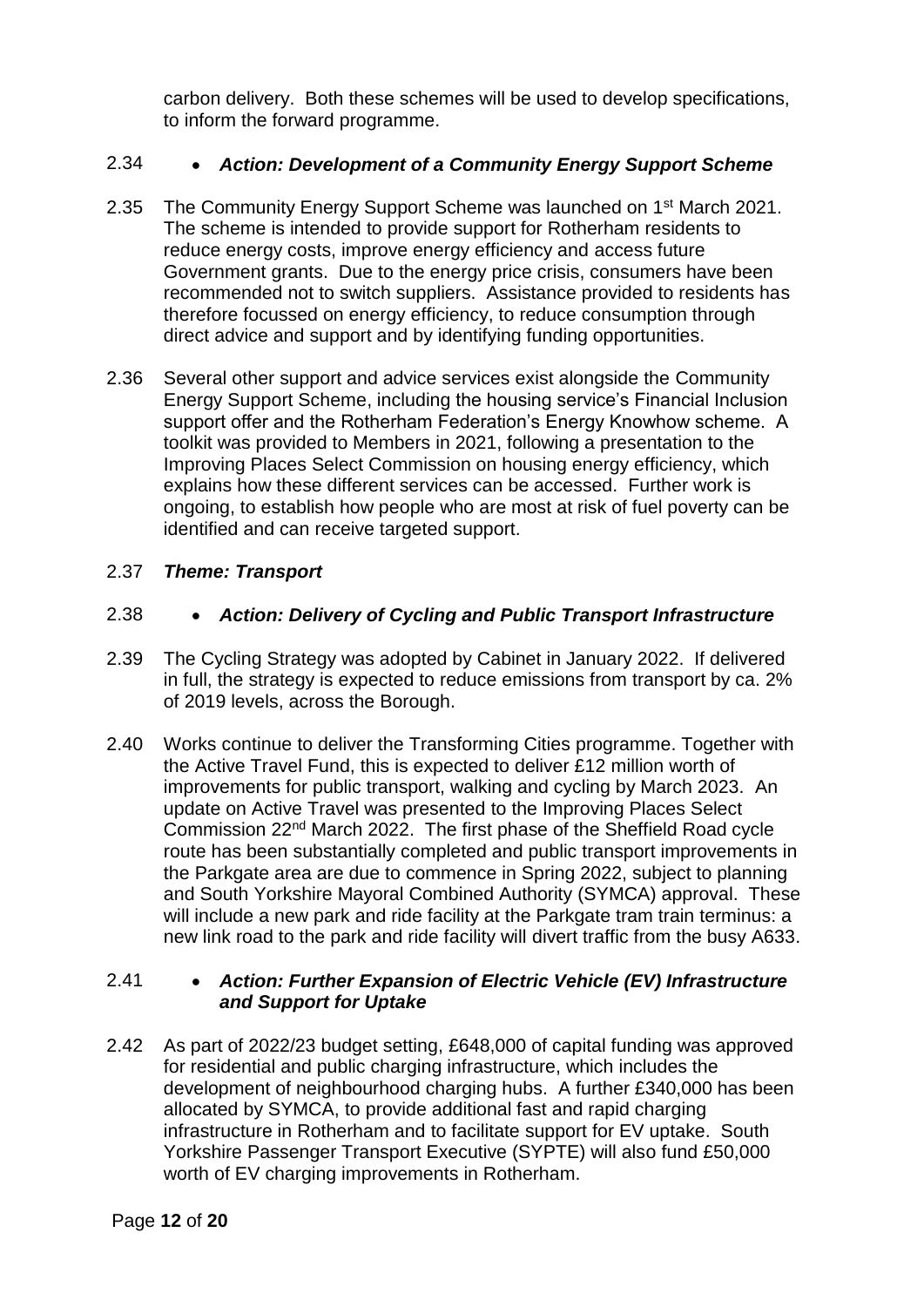- 2.43 Use of Council-owned EV charging infrastructure in 2021 saved carbon emissions of 5.21 tCO2e. Excess electricity from solar powered EV charging points was used to power Council buildings, with the effect that EV charging had Net Zero carbon emissions in 2021.
- 2.44 In partnership with bus operators and SYPTE, electric buses will be procured and operated on two routes in the Borough. Services are expected to go live from the end of the 2022/23 financial year.

## 2.45 *Action: Rollout of Telematics*

2.46 Multiple telematics systems are already in use, with different functions for different fleet users. Telematics helps to improve driver behaviour and fuel efficiency and supports vehicle use monitoring. A new system will be trialled in Spring/Summer 2022 and a fully costed plan to rollout Telematics across the Council fleet by March 2023.

# 2.47 *Action: Timeline for fleet electric vehicle (EV) Conversion*

- 2.48 An officer working group has been established to phase out petrol and diesel vehicles from the Council Fleet. The working group will consider the full life costs and carbon emissions of Low (LEV's), Ultra Low (ULEV's) and Zero Emissions Vehicles and associated challenges, such as grid capacity for EV charging. Work to develop a timeline for conversion will resume once data has been collected from a trial of electric refuse collection vehicles (RCV's), in March 2022.
- 2.49 The Council will assess options for electric vehicle conversion and will develop an action plan by March 2023. This will guide further development of the Council's approach to date, which has been to replace fleet vehicles at the end of their service life with an EV or ULEV, wherever possible. The development of a strategy and timeline for EV conversion will require a full review of infrastructure and charging capacity, to include known limitations of grid capacity at the Hellaby depot.

## 2.50 *Theme: Waste*

## 2.51 *Action: Review the South Yorkshire Waste Strategy*

- 2.52 The South Yorkshire Waste Partnership is currently reviewing the achievements and progress of the South Yorkshire Municipal Waste Strategy covering the period from 2017 – 2021, to help inform a future strategy. Detailed work on the development of a new strategy that will contribute towards Net Zero targets is on hold, pending publication of results from the Department for the Environment, Food and Rural Affairs' (Defra) Resources and Waste Strategy consultation.
- 2.53 The Environment Act 2021 sets out specific legislation that is likely to have a significant impact on how waste and recycling are dealt with and how local authorities deliver waste services in future. This includes proposals for: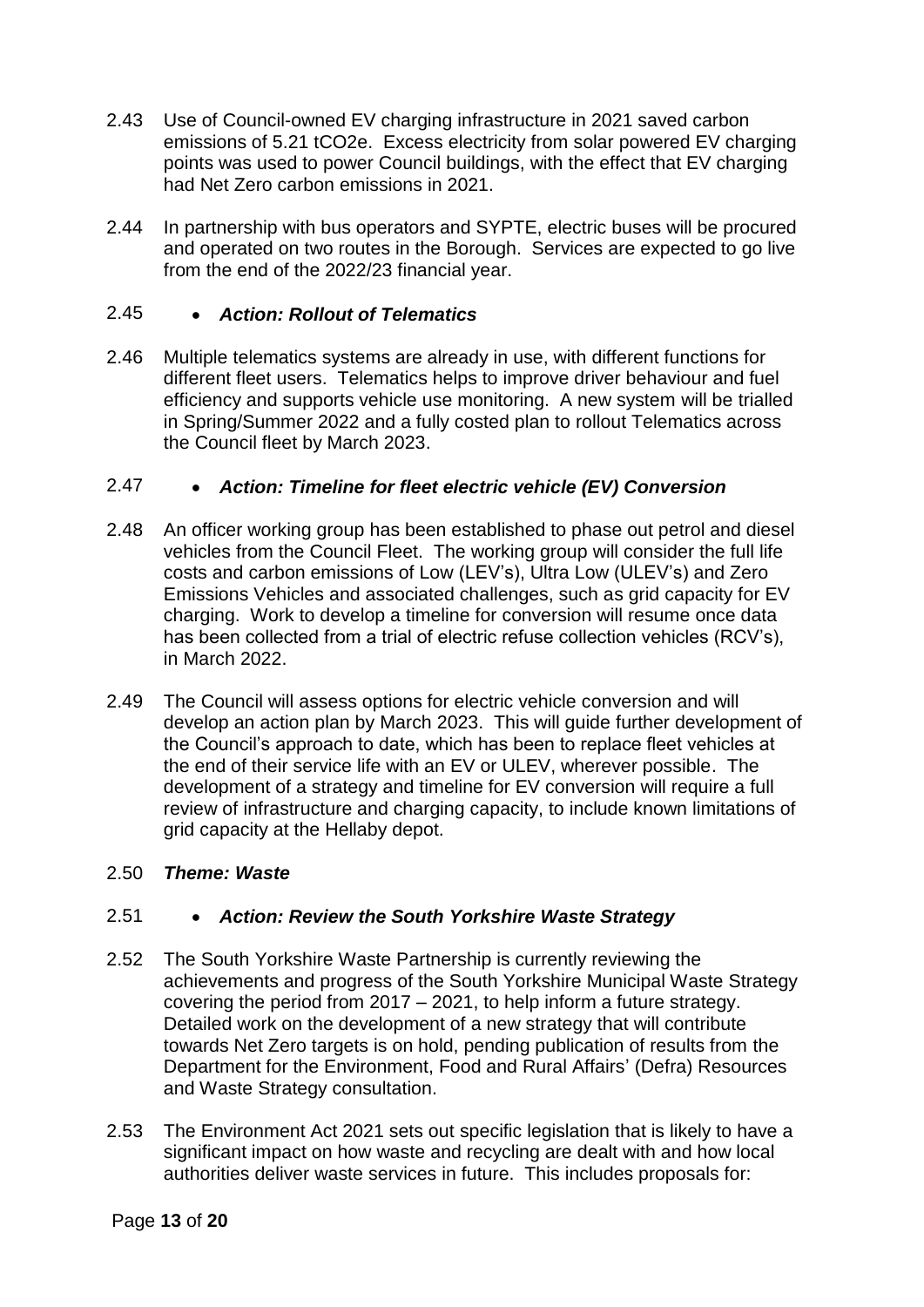- Measures to reduce and prevent waste from homes and businesses.
- Improving the consistency of household and business waste and recycling collections, including the introduction of separate food waste collections.
- Extended Producer Responsibility, to ensure the costs of disposal are borne by the producers of waste e.g., packaging.
- Deposit return schemes to incentivise the recycling of certain types of packaging wastes e.g., plastic bottles.

Consultations indicated that there will be a greater focus on data and efficient and effective services. This will involve resource intensive work to set up new systems and make service changes, to comply with new requirements.

## 2.54 *Action: Recycling improvement and landfill diversion*

2.55 The landfill sharing mechanism in the BDR contract has been varied to better incentivise the contractor to divert waste from landfill. The contract diversion target is 5%: by negotiating a better position the contractor is forecasting landfilling of 1.24%. This means that 98.76% of residual waste is diverted from landfill. The contract recycling target has also improved by 1.09%, to 14.89% of residual waste being recycled.

## 2.56 *Action: Set out and deliver plans to introduce recycling to the Council's commercial waste offer*

- 2.57 The Council does not currently offer commercial waste recycling; there is the potential for significant diversion of materials from existing customers if not managed effectively. A review of existing practice in house, benchmarking with other local authorities and the private sector has been undertaken, to identify best practice and potential routes forward.
- 2.58 In 2022, Waste Services will soft launch commercial waste recycling services in house, ensuring all Council operated services have access to multi-stream recycling. In the event of a successful trial, the service may be extended to all commercial sites in Rotherham, from 2023. The service offer would include collections of paper and card, glass, cans and plastics, as well as support to recycle effectively.

# 2.59 *Theme: Built and Natural Environment*

## 2.60 *Action: Partial Update to the Local Plan Core Strategy*

- 2.61 A partial update to the Local Plan Core Strategy is ongoing. The following sections are to be updated:
	- CS 25 Dealing with flood risk (reduce and mitigate)
	- CS 26 Minerals (reduce reliance on fossil fuels)
	- CS 30 Low carbon & renewable energy generation (EV charge requirements, new dwelling requirements, required info in planning applications)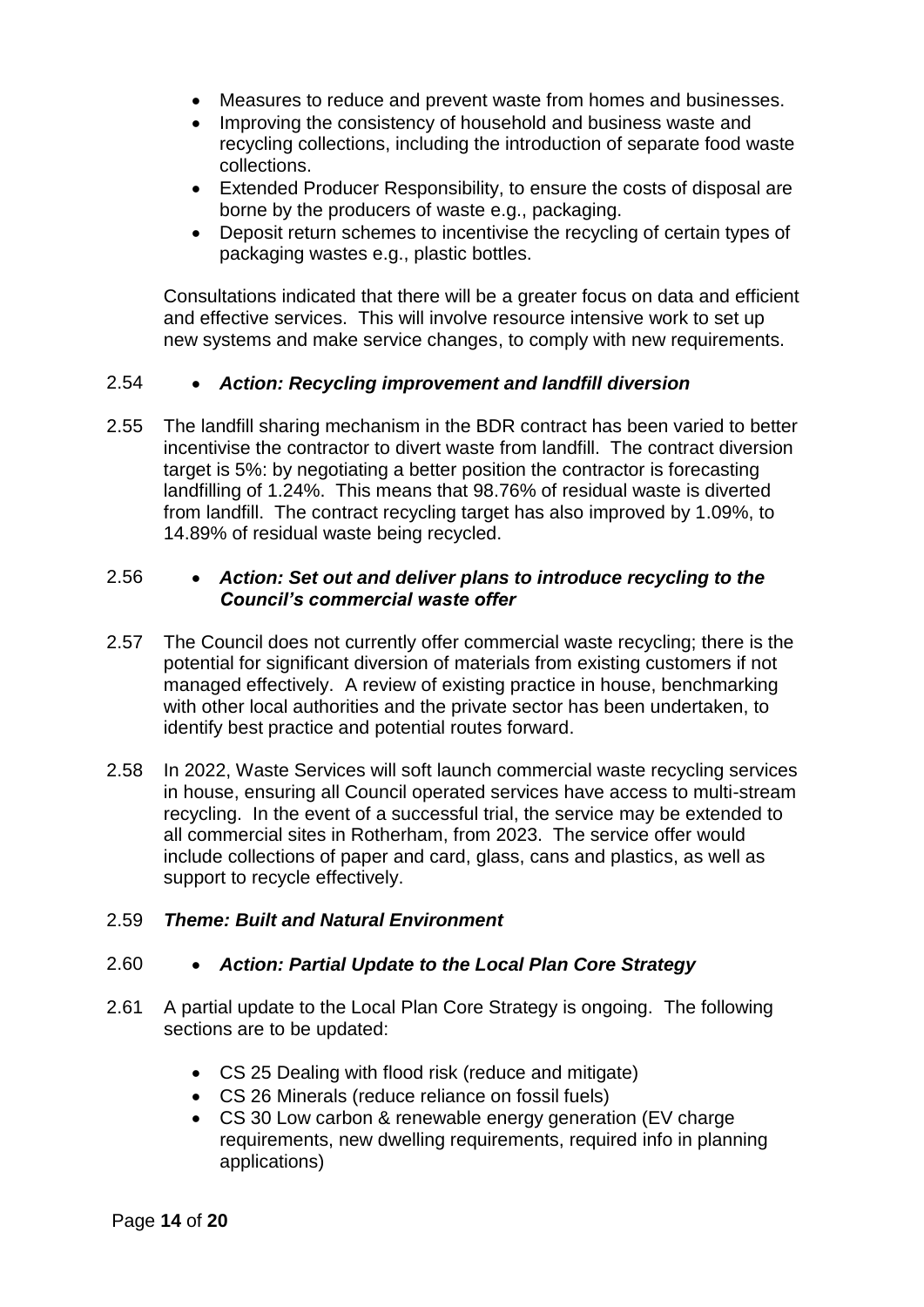Consultation on a draft strategy is expected in Summer 2022, with the strategy expected to be adopted by Summer 2025.

## 2.62 *Action: Production of Supplementary Planning Documents (SPDs)*

- 2.63 Supplementary Planning Document's (SPD's) offer technical guidance to developers. As such they encourage higher standards of development: they are a material consideration in the planning process.
- 2.64 A Natural Environment SPD and Transport SPD were adopted at Cabinet in June 2021. Consultations on three other SPD's, related to Soils, Trees and Green Spaces, are scheduled for Summer 2022.

## 2.65 *Action: Appointment of a Trees and Woodlands Engagement Officer*

2.66 A Trees and Woodlands Engagement Officer has been appointed, following £50,000 revenue investment in tree planting support.

Since starting in post, the Trees and Woodland Engagement Officer has led engagement on tree planting and the administration of new woodland creation, through the following actions:

- Surveying potential woodland sites
- Carrying out land searches and applications to the Forestry **Commission**
- Making funding applications to Defra and SYMCA, for new woodland creation
- Consulting with Members on an urban tree planting programme
- Contacting local schools, scout groups, ramblers and voluntary sector organisations, to arrange community planting days throughout the winter planting season

# 2.67 *Action: Adoption of the Tree Management Policy*

- 2.68 The Tree Management Policy has been adopted as the Council's Tree Management Protocol & Guidance document (2021). This sets Key Targets for tree planting, as follows:
	- *1. Rotherham Council will dedicate a minimum of 5 hectares of land to woodland creation, either through planting or re-wilding, up to 2030. This will see the Council's woodlands estate increase in size by at least 10%.*
	- *2. Rotherham Council will plant a minimum of 500 new trees in urban settings per year for the next ten years.*
	- *3. Rotherham Council will commit to a net gain of 250 new trees in urban settings per year for the next ten years.*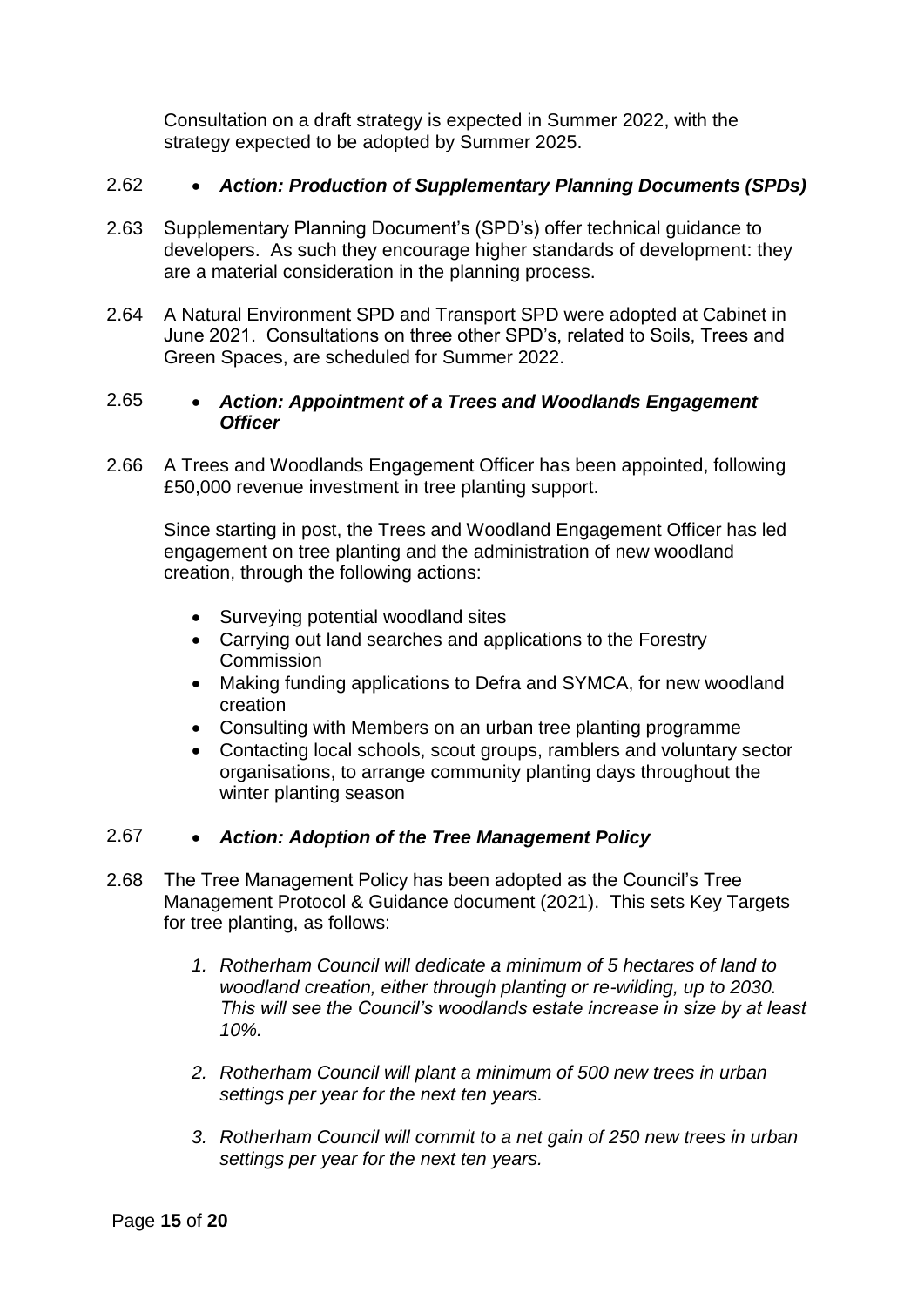*4. Rotherham Council will plant a minimum of 10,000 new trees in woodland settings per year for the next ten years.*

# 2.69 *Action: Development of a Tree Planting Strategy*

2.70 A draft Tree Planting Strategy is to be delivered in Spring 2022.

# 2.71 *Action: Capital Funding for Tree Planting*

The Council has invested £350,000 capital programme funding in tree planting over two years, 2021-2023, with £150,000 made available in the first year. Further funding has been received from Defra's Urban Tree Challenge Fund, Defra's Treescapes Fund and from SYMCA's Mayor's Office. Thanks to this funding, 9 hectares of new woodland has been created and more than 22,000 trees planted, this planting season.

# 2.72 *Action: Data Related to Carbon Sequestered by Trees*

2.73 The Council has little data related to carbon sequestered by trees, limiting understanding of the planting required to offset emissions. The Council has applied for funding from the Woodland Trust's Emergency Tree Fund. If successful, this will be used to conduct an i-Tree Survey of the Borough, to establish a baseline of current tree cover and species mix in Rotherham and to inform the new Tree Planting Strategy.

# 2.74 *Theme: Influence and Engagement*

# 2.75 *Action: Regional Engagement*

- 2.76 The Council continues to engage with partners regionally and nationally, to develop a shared response to the Climate Emergency.
- 2.77 The Council joined other Local Authorities in its contribution to COP26, where the BDR Waste Treatment Facility at Manvers was featured in a showcase of climate action in local government, led by the Local Government Association (LGA).
- 2.78 Regionally, RMBC has contributed to the development of the Yorkshire and Humber Climate Action Plan. Collaboration with partners in South Yorkshire, such as the South Yorkshire Passenger Transport Executive (SYPTE), promises local benefits for public transport and active travel, while the South Yorkshire Woodland Creation Group is expected to deliver improvements for the Borough's natural capital.
- 2.79 Recently, the Council invited members of Rotherham Youth Cabinet (RYC) to 'take over' a meeting of the Overview and Scrutiny Management Board, as part of the Children's Commissioner's Takeover Challenge, a national initiative. The young people involved questioned Council officers on the subject of climate change, with several questions relating to plastic pollution, waste and the role of schools in the Climate Emergency.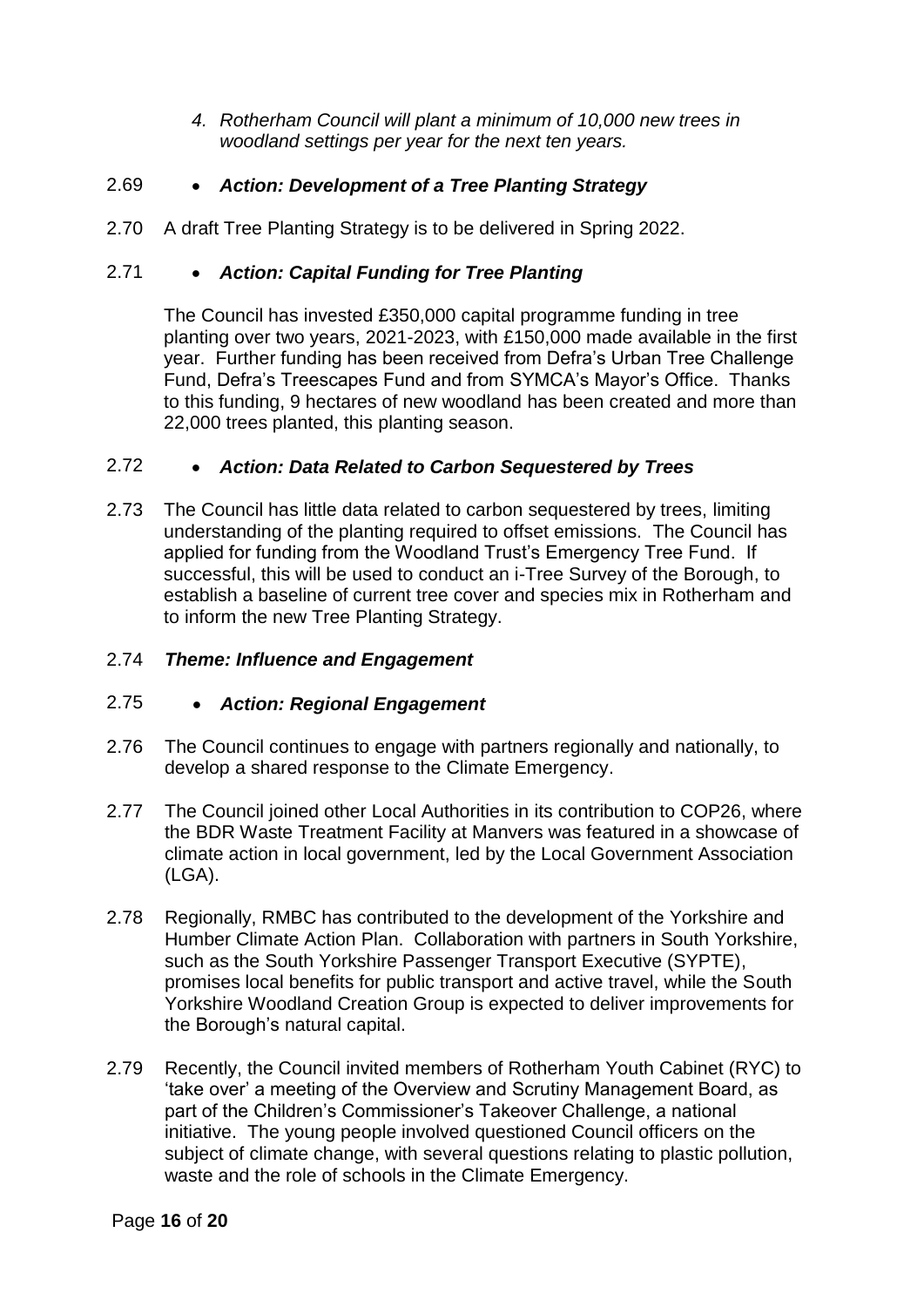## 2.80 *Action: Develop Emissions Considerations as Part of the Council's Social Value Policy*

- 2.81 Carbon emissions have been developed as a consideration under the Council's Social Value policy. Through this approach, suppliers are invited to make commitments to reduce their carbon emissions. Commitments made in the second year of the Social Value policy amounted to carbon emissions savings of 2554 tCO2e, or roughly equal to emissions from the Council's fleet transport in 2018/19, the baseline reporting year.
- 2.82 To support further progress, procurement documents have been updated to highlight carbon emissions as a consideration throughout the procurement process. Similarly, questions have been included in the tender process, to gauge market understanding of carbon emissions and progress to Net Zero. Information gathered in this way can support future efforts to decarbonise the Council's supply chains.

## 2.83 *Action: Develop a climate emergency communications plan*

- 2.84 A separate communications plan has not been developed, as was anticipated in the 2021/22 Action Plan. Communications activity to date has included the promotion of regional and national partnerships such as the Yorkshire and Humber Climate Action Plan and COP26. The Council website has also been updated, with web pages on Tackling Climate Change.
- 2.85 Development of a communications and engagement plan forms part of the Council's commitment to respond to the Climate Emergency in 2022 and is contained within the Year Ahead Delivery Plan

#### . 2.86 **Further development of the response to the Climate Emergency**

- 2.87 "A Cleaner, Greener Local Environment" is a key strategic priority in the Council Plan 2022-25. The plan sets out ambitions to protect Rotherham's natural environment, emphasising sustainability, ensuring that Rotherham is a clean and vibrant place to live and reaffirming the commitment to Net Zero.
- 2.88 In the Council Plan the environment appears alongside other priorities. These are:
	- Every Neighbourhood Thriving
	- People Are Safe, Healthy and Live Well
	- Every Child Able to Fulfil their Potential
	- Expanding Economic Opportunity
- 2.89 At the Council meeting  $2^{nd}$  March 2022, £155,000 revenue budget was agreed to establish a Climate Emergency Delivery Team. This includes funding for two new posts, Climate Change Lead Officer and Climate Change Project Officer, as well as funding to extend the existing post of Climate Change Data Analysis Officer.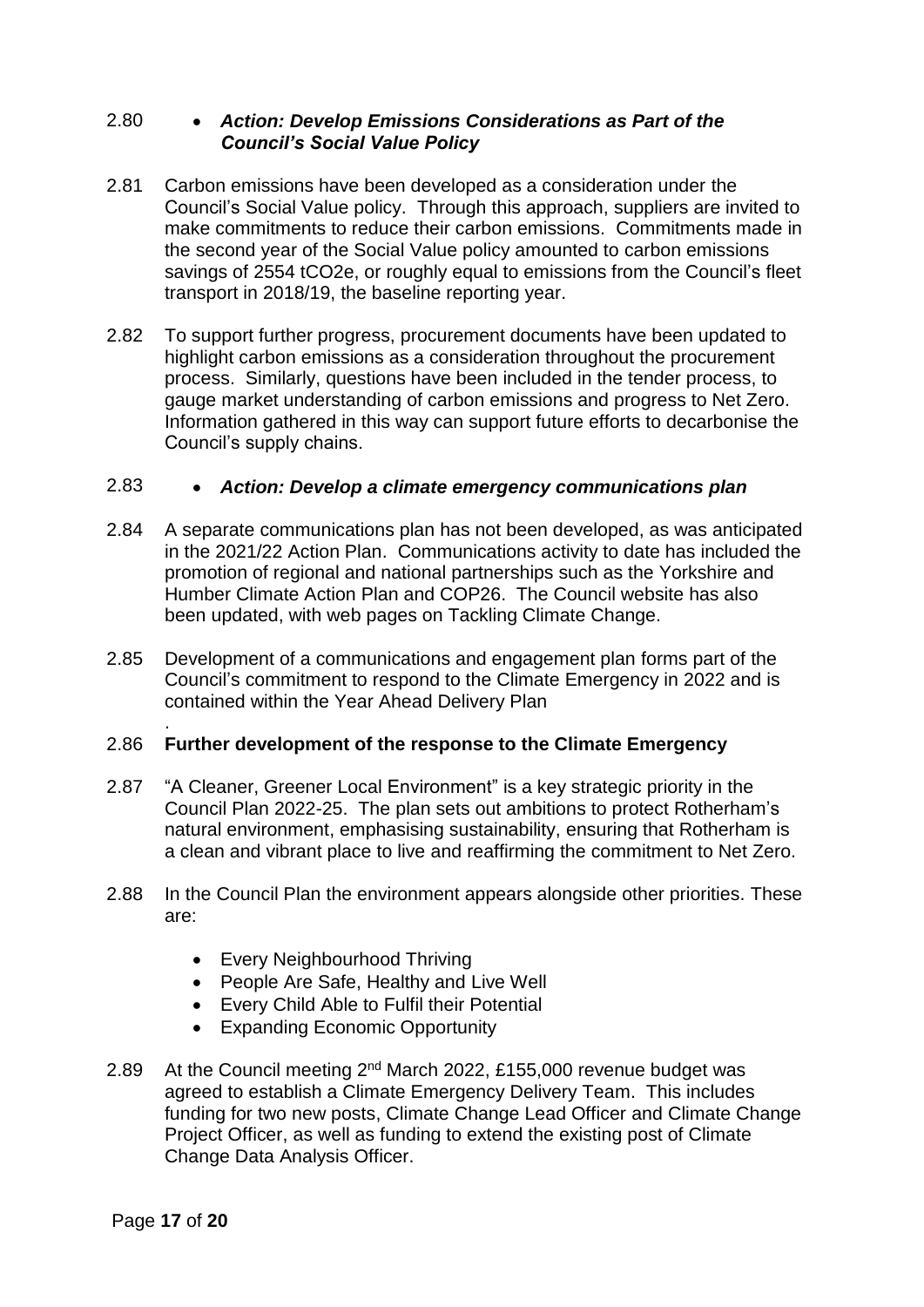- 2.90 Decarbonisation will be delivered through capital investment, such as the funding approved at Cabinet on 2nd March 2022 for Electric Vehicle charging infrastructure and decarbonisation of operational buildings.
- 2.91 As noted, a new Climate Emergency Action Plan will be developed in 2022. This updated plan will outline key priorities in responding to the Climate Emergency, identify potential solutions to the above problems, outline an approach to responding based on the development of emissions baselining and carbon reduction pathways and will priority actions for carbon emissions reduction.

#### 2.92 **Governance Structure**

2.93 Governance arrangements were established to support the Lead Cabinet Member for Climate Change and to ensure that Key Actions from the Climate Action Plan 2021/22 were developed and embedded. These governance arrangements are represented in the organogram below.



2.94

- 2.95 Strategic and Operational oversight provides assurance of strategic change and improvement initiatives at the Council.
- 2.96 Workforce Leads from key Council services report to a Climate Change Project Board.
- 2.97 A Climate Change Members' Working Group meets monthly, to update elected Members on progress towards the Council's Net Zero targets.

## 3. **Options considered and recommended proposal**

3.1 No alternative options are recommended, as it has been agreed that an Annual Report will be produced to ensure effective monitoring of actions, in response to the Climate Emergency.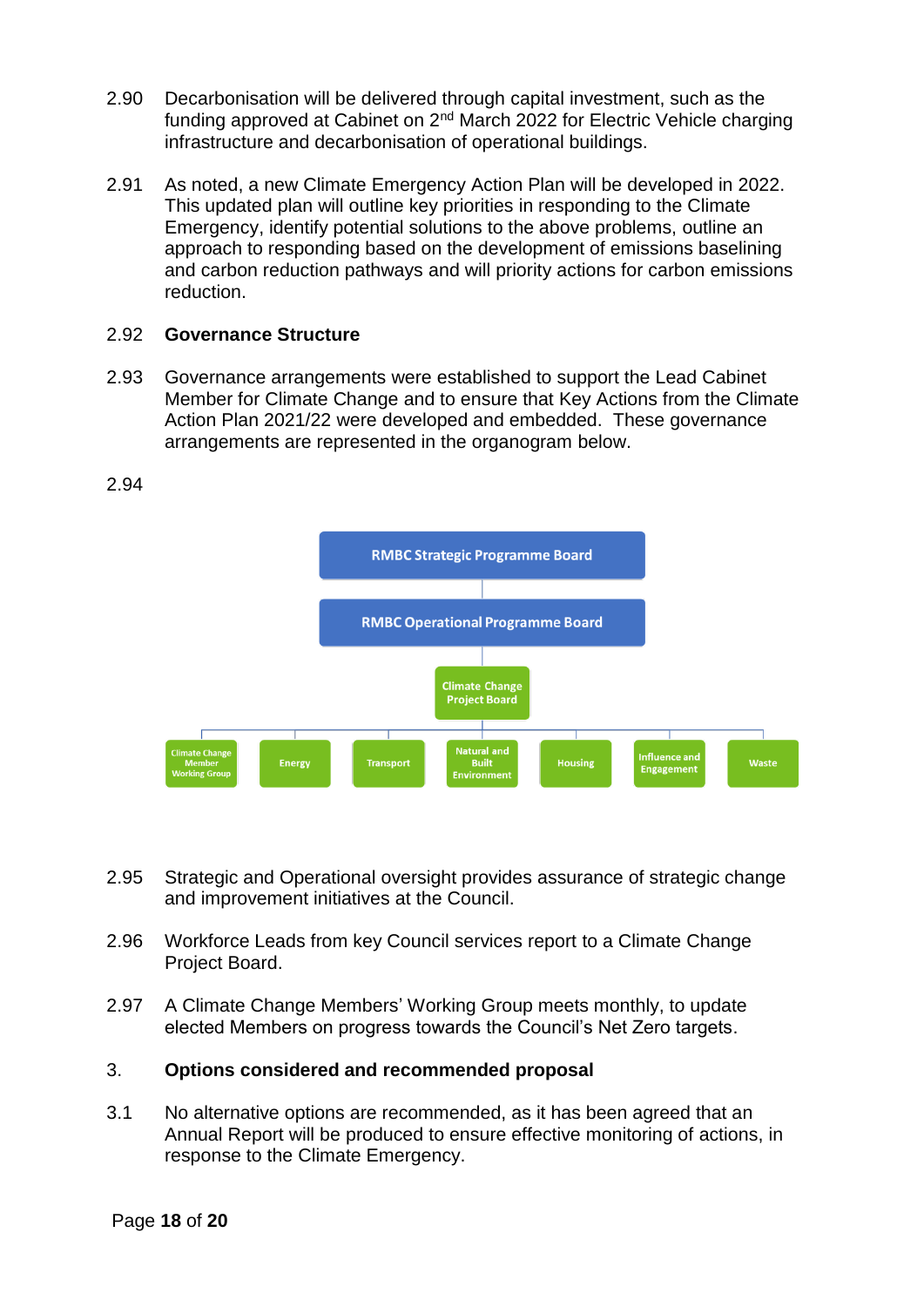3.2 On 25 April 2022, Cabinet agreed to submit the Climate Emergency Annual Report to the next Council meeting, for information.

## 4. **Consultation on proposal**

- 4.1 Delivery of the 2021/22 Climate Emergency Action Plan has been a cross-Council effort; service leads have been identified to drive forward the ambition in the Action Plan, meeting regularly to collaborate on delivery of actions, across the Climate Emergency agenda.
- 4.2 As this is a progress report, not implying any changes to policy or services, it has not required public consultation.

## 5.1 **Timetable and Accountability for Implementing this Decision**

5.2 Further development of the Council's response to the Climate Emergency will be presented as an updated Climate Emergency Action Plan in 2022. This is to follow further engagement not only with communities and partners in Rotherham, but also with regional and national organisations, as required.

## 6. **Financial and Procurement Advice and Implications**

- 6.1 There are no direct financial implications arising as a result of this update report. The work to be undertaken as outlined within the report will be funded within the Council's existing revenue and capital budgets. Where additional Council funding is required to deliver the objectives of the Climate Change workstream, this will need to be identified as part of the Council's annual budget setting process.
- 6.2 Procurement updates are noted above, sections 2.81 and 2.82. As climate change projects are developed, appropriate procurement considerations will be needed, to ensure compliance with Public Contracts Regulations 2015 (as amended) and the Council's own Financial and Procurement Procedure Rules.

## 7. **Legal Advice and Implications**

7.1 There are no direct legal implications arising from this report; however, any necessary legal advice should be sought in relation to individual decisions resulting from the ongoing implementation of the Climate Emergency Action Plan.

## 8. **Human Resources Advice and Implications**

8.1 In 2021/22, HR has supported recruitment activity for the Climate Change Data Analyst post and work is underway for recruitment to two new posts in the Climate Emergency Delivery Team, agreed in the 2022/23 budget.